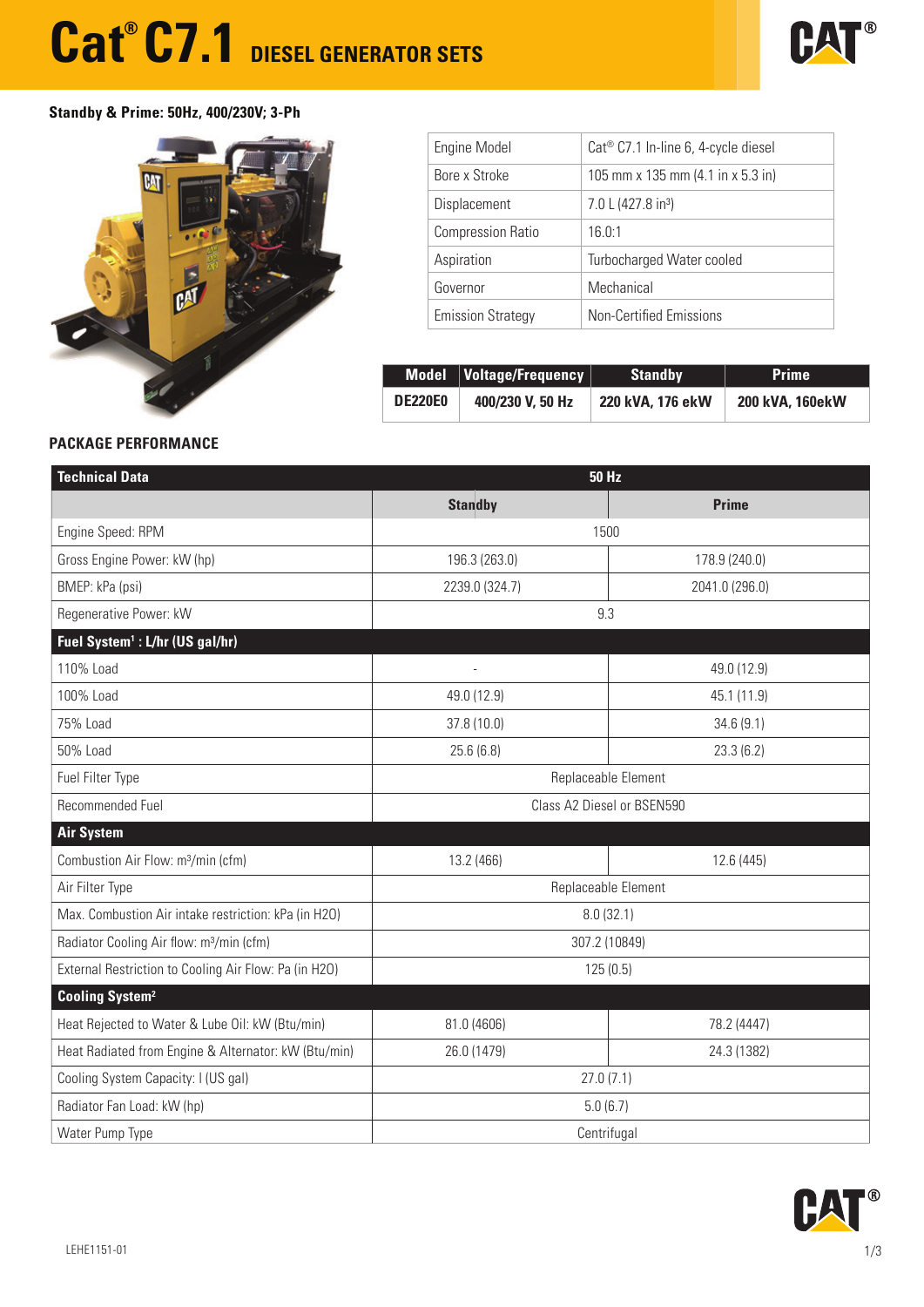# **Cat<sup>®</sup> C7.1** DIESEL GENERATOR SETS



| <b>Exhaust System</b>                             | <b>50 Hz</b>                     |                      |              |          |  |
|---------------------------------------------------|----------------------------------|----------------------|--------------|----------|--|
|                                                   | <b>Standby</b>                   |                      | <b>Prime</b> |          |  |
| Exhaust Gas Flow: m <sup>3</sup> /min (cfm)       | 36.8 (1300)                      |                      | 34.9 (1232)  |          |  |
| Exhaust Gas Temperature: °C (°F)                  | 580 (1076)                       | 527 (981)            |              |          |  |
| Silencer Type                                     | Industrial                       |                      |              |          |  |
| Silencer Model & Quantity                         | EXSY1 (1)                        |                      |              |          |  |
| Pressure Drop Across Silencer System: kPa (in Hg) | 3.50(1.034)                      |                      |              |          |  |
| Silencer Noise Reduction Level: dB                | 10                               |                      |              |          |  |
| Max. Allowable Back Pressure: kPa (in. Hg)        | 15.0(4.4)                        |                      |              |          |  |
| <b>Generator Performance Data<sup>3</sup></b>     |                                  |                      |              |          |  |
| Voltage                                           | 415/240V<br>230/115V<br>200/115V | 400/230V<br>220/110V | 380/220V     | 220/127V |  |
| Motor Starting Capability* kVA                    | 311                              | 290                  | 259          | 367      |  |
| Short Circuit Capacity** %                        | 300                              | 300                  | 300          |          |  |
| Reactances: Per Unit                              |                                  |                      |              |          |  |
| Xd                                                | 2.870                            | 3.090                | 3.430        | 2.550    |  |
| X'd                                               | 0.240                            | 0.260                | 0.290        | 0.220    |  |
| X"d                                               | 0.095                            | 0.102                | 0.113        | 0.084    |  |

| <b>Physical Data</b>         |              |                     |                               | <b>Operating Data</b>              |                                                               |  |
|------------------------------|--------------|---------------------|-------------------------------|------------------------------------|---------------------------------------------------------------|--|
| Frame Model                  | R2453L4      |                     | Overspeed: RPM                |                                    | 2250                                                          |  |
| No. of Bearings              | $\mathbf{1}$ |                     |                               | Voltage Regulation: (steady state) | $+/- 0.5%$                                                    |  |
| Wires                        | 12           |                     | Wave Form $NEMA = TIF$ :      |                                    | 50                                                            |  |
| IP Rating & Insulation Class |              | <b>IP23 &amp; H</b> | Wave Form $IEC = THE$ :       |                                    | 2.0%                                                          |  |
| Winding Pitch-Code           | $2/3 - M0$   |                     | Total Harmonic Content LL/LN: |                                    | 2.0%                                                          |  |
| Excitation                   | <b>SHUNT</b> |                     | Radio Interference:           |                                    | Suppression is in line<br>with European Standard<br>EN61000-6 |  |
| <b>AVR Model</b><br>Mark V   |              |                     | Radiant Heat: kW (Btu/min)    |                                    | 50 Hz: 12.8 (728)                                             |  |
|                              |              |                     |                               |                                    |                                                               |  |
| <b>Capacities</b>            |              |                     |                               | <b>50 Hz</b>                       |                                                               |  |
| <b>Voltage</b>               | <b>Prime</b> |                     |                               |                                    | <b>Standby</b>                                                |  |
|                              | kVA          | kW                  |                               | kVA                                | kW                                                            |  |
| 415/240V                     | 200.0        | 160.0               |                               | 220.0                              | 176.0                                                         |  |
| 400/230V                     | 200.0        | 160.0               |                               | 220.0                              | 176.0                                                         |  |
| 380/220V                     | 200.0        | 160.0               |                               | 220.0                              | 176.0                                                         |  |
| 230/115V                     | 200.0        | 160.0               |                               | 220.0                              | 176.0                                                         |  |
| 220/127V                     | 200.0        | 160.0               |                               | 220.0                              | 176.0                                                         |  |
| 220/110V                     | 200.0        | 160.0               |                               | 220.0                              | 176.0                                                         |  |